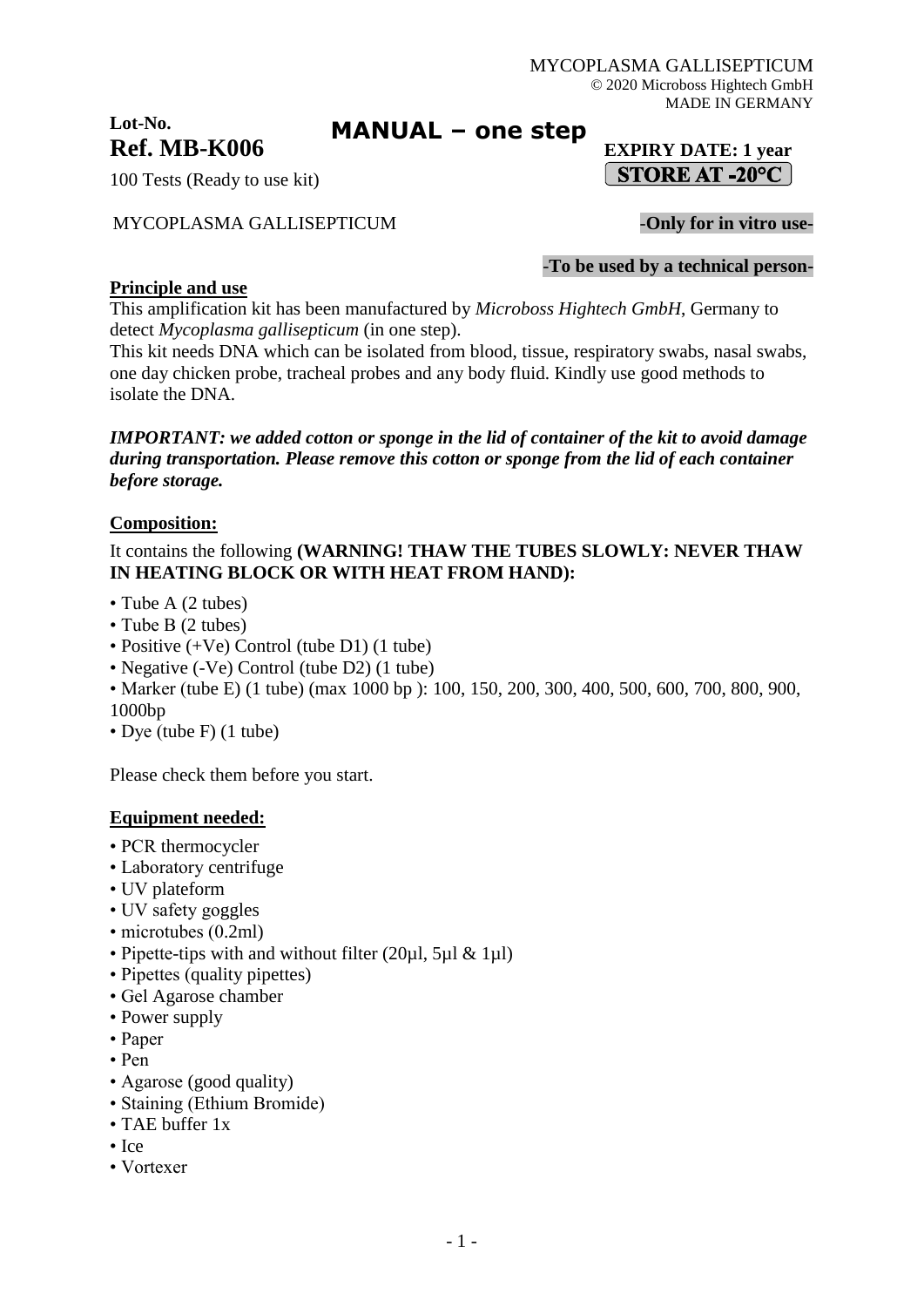# **Procedure:**

After your DNA isolation is completed. (Kindly use good quality isolation method).

# **STEP A**

1. Kindly thaw **one tube** each: A, B, D1, D2, E and F. After thawing, kindly put the tubes at  $4^{\circ}$ C (as it is better). If the kit is not in use, store them at -20 $^{\circ}$ C.

2. Mark your microtubes with a sample number and with +Ve Control and –Ve Control.



4. Add 10µl of B to each microtube. Avoid to touch the wall of the microtubes.



5. **TIP: you can calculate the total requirement of chemicals needed . You need 8µl A + 10µl B = 18µl per reaction. You want to run 10 reactions i.e. you need total 180µl, therefore you should mix 80µl of A + 100µl of B = 180µl from which you can take 18µl and add to each tube. This way you can save time and hardware.**

6. Add 2µl of your DNA template (DNA isolated from samples) with pipette tip with filter to each microtube according to your label except +Ve and –Ve (Avoid touching the wall). **Use everytime a new pipette tip** (for each sample)! Mix it thoroughly.

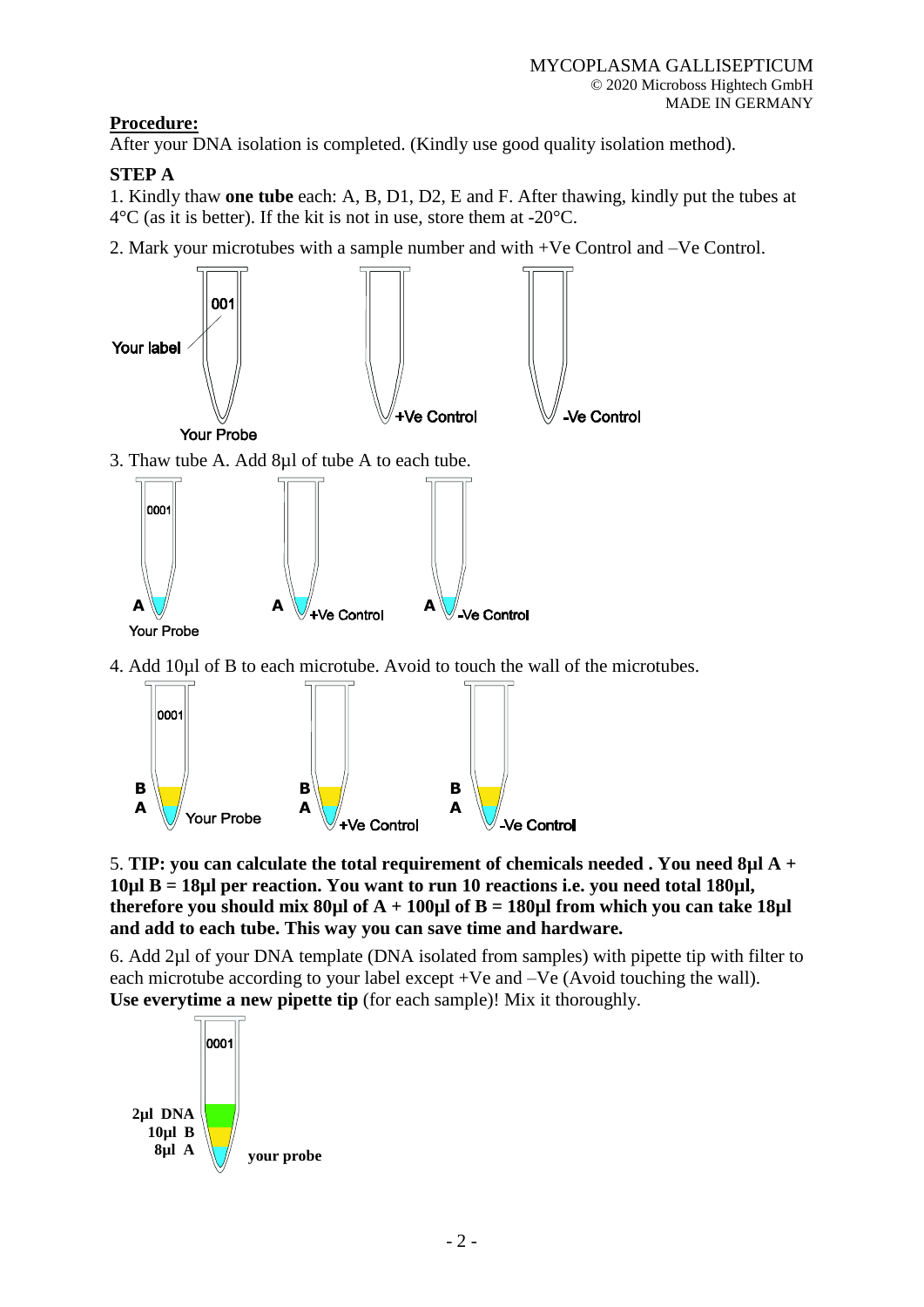7. Use new pipette tip with filter. Add  $2\mu$ l of +Ve (tube D1) to +Ve Control (avoid to touch the wall). Use a new pipette tip. Mix it.



9. Centrifuge all tubes for 20 sec. for 8000 rpm (this is not necessary but it is better).

10. Run the programm of your thermocycler as followings:

Kindly check whether you have added everything correctly as the level of the volume of each microtube must be almost the same.







Before you start the PCR program, kindly check whether tubes are closed properly.

**Microtubes must be in contact with metal block** (very important!). There should be no air or lose contact with metal block of thermocycler. Run PCR now.

10. After step 9 is finished take out the microtubes.

To see Mycoplasma gallisepticum, you can go directly to step gel electrophoresis (STEP B).

# **STEP B**

1. Prepare the gel Agarose 2% in TAE (1x) buffer.